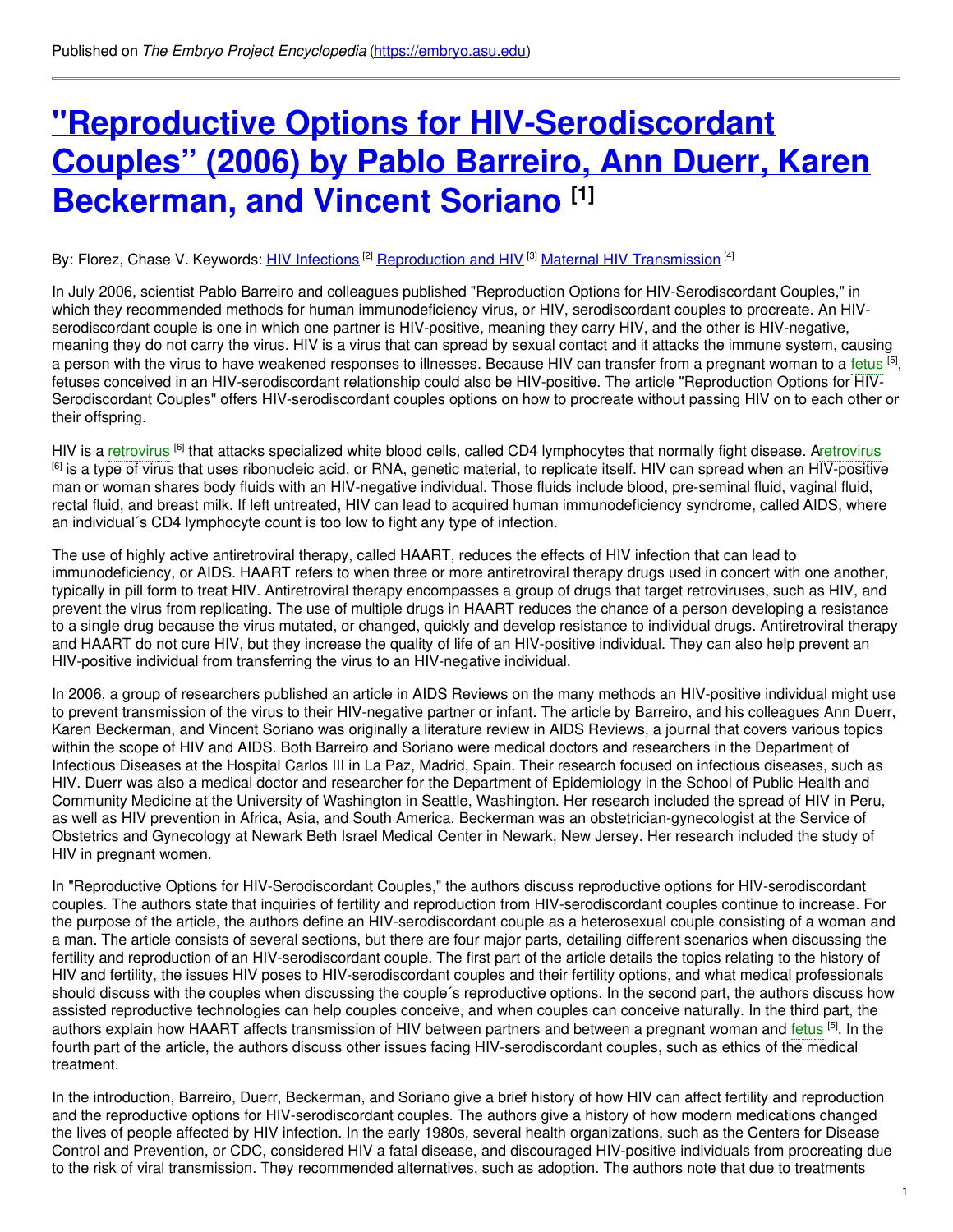such as HAART, there is an increased positive prognosis for HIV positive men and women and it increased the quality of their lives.

Though not stated in the article, before the marketing of HAART drugs, HIV was a life-threatening illness, but with the medication, the illness changed from being life threatening to chronic. Because HAART lowers the risk of transmitting HIV to a partner or [fetus](https://embryo.asu.edu/search?text=fetus) <sup>[5]</sup>, HAART allows for more reproductive options. Maternal-fetal transmission, or vertical transmission, of HIV occurs when the virus transfers from the pregnant woman to the [fetus](https://embryo.asu.edu/search?text=fetus) <sup>[5]</sup> in utero through the[placenta](https://embryo.asu.edu/search?text=placenta) <sup>[7]</sup>. The placenta <sup>[7]</sup> is an organ that develops during [pregnancy](https://embryo.asu.edu/search?text=pregnancy) <sup>[8]</sup> that connects the pregnant woman's [uterus](https://embryo.asu.edu/search?text=uterus) <sup>[9]</sup> and the [fetus](https://embryo.asu.edu/search?text=fetus) <sup>[5]</sup>. As they continue with their introduction, Barreiro, Duerr, Beckerman, and Soriano add that there are options outside of natural reproduction for HIVserodiscordant couples who want children. Natural reproduction is the act of human intercourse without the use of contraceptives. They suggest the use of assisted reproductive technologies, or ARTs, to reduce the risk of HIV transmission. ARTs are reproductive techniques other than natural [conception](https://embryo.asu.edu/search?text=conception) [10] that use medical science to increase the chance of [pregnancy](https://embryo.asu.edu/search?text=pregnancy) <sup>[8]</sup>, such as in vitro [fertilization](https://embryo.asu.edu/search?text=in%20vitro%20fertilization)<sup>[11]</sup>, or IVF, and [sperm](https://embryo.asu.edu/search?text=sperm) <sup>[12]</sup> washing.

In the first part of the article, the authors talk about what should be discussed when an HIV-positive person or an HIVserodiscordant couple wants to start a family. Barreiro, Duerr, Beckerman, and Soriano suggest that medical professionals discuss reproduction with HIV-positive clients. They state that HIV-positive men and women who take antiretroviral drugs increase their chances of achieving [pregnancy](https://embryo.asu.edu/search?text=pregnancy) <sup>[8]</sup>. The researchers propose that the couple plans thei[rpregnancy](https://embryo.asu.edu/search?text=pregnancy) <sup>[8]</sup> based on many factors, including whether the male or female partner is HIV-positive and if there are any issues with their fertility that would increase the difficulty of achieving [pregnancy](https://embryo.asu.edu/search?text=pregnancy) <sup>[8]</sup>. However, one of the most important factors is the couple's viral load or the amount of the virus in the human body. The higher the viral load, the fewer CD4 cells are in the blood, which means the individual is more susceptible to illness Because HAART can lower and maintain the viral load of HIV, it lowers the risk of transmitting HIV to a partner or [fetus](https://embryo.asu.edu/search?text=fetus) [5].

The authors detail the considerations needed before considering natura[lconception](https://embryo.asu.edu/search?text=conception) <sup>[10]</sup>. The authors strongly suggest that during natural [conception](https://embryo.asu.edu/search?text=conception) <sup>[10]</sup> attempts HIV-serodiscordant couples should include treatment of both the HIV infection and any other sexually transmitted illness, or STI, such as herpes that they may have. In the preconception consultation, the authors advise that a medical professional discuss with the couple the possibility of vertical transmission, or transmission of HIV from the pregnant woman to [fetus](https://embryo.asu.edu/search?text=fetus) <sup>[5]</sup>. They assert that even with treatment and high CD4 levels, thefetus <sup>[5]</sup> is still at risk for contracting HIV.

Barreiro, Duerr, Beckerman, and Soriano add that the transmission of HIV in an HIV-serodiscordant relationship varies depending on the couple. In some couples, after several instances of unprotected intercourse, there is no transmission of HIV, whereas in other couples, even one instance of unprotected intercourse can result in transmission of the virus. In that sense, they state that it is important for medical professionals to disclose that they cannot predictthe likelihood of an occurrence of an HIV infection during unprotected sexual contact. The authors conclude that section by stating that the preconception consultation should include all possible alternatives to natural [conception](https://embryo.asu.edu/search?text=conception) <sup>[10]</sup>, such as ARTs, adoption, or helping the couple with the acceptance of not having children.

The authors suggest that to decrease the risk of HIV transmission with HIV-serodiscordant couples, medical professionals should perform routine fertility testing. Undergoing fertility testing can decrease the likelihood of HIV transmission from the HIVpositive partner, because if the couple knows that they are not fertile, then they do not have to risk having [unprotected](https://embryo.asu.edu/search?text=sexual%20intercourse) sexual intercourse <sup>[13]</sup> to procreate, which would reduce the chance of contracting a HIV infection. By undergoing fertility testing, the couple could find out if they could benefit from using ART or if they could use natural [conception](https://embryo.asu.edu/search?text=conception) <sup>[10]</sup>. Barreiro, Duerr, Beckerman, and Soriano discuss that evidence shows that a decreased CD4 count in HIV-positive women lower chances of [conception](https://embryo.asu.edu/search?text=conception) <sup>[10]</sup> through IVF. IVF a type of ART in which the [egg](https://embryo.asu.edu/search?text=egg) <sup>[14]</sup> removed from the woman and fertilized by the man´[ssperm](https://embryo.asu.edu/search?text=sperm) <sup>[12]</sup> outside of the body then implanted back into the woman´s [uterus](https://embryo.asu.edu/search?text=uterus) <sup>[9]</sup>. The researchers state that HIV-positive men have a lower qualit[ysperm](https://embryo.asu.edu/search?text=sperm) <sup>[12]</sup> than HIV-negative men. The authors suggest the male partner undergo an evaluation of his [sperm](https://embryo.asu.edu/search?text=sperm) <sup>[12]</sup>, whereas the female partner should undergo basic hormonal tests, a pelvic [ultrasound](https://embryo.asu.edu/search?text=ultrasound) <sup>[15]</sup>, and scans of the structure of their reproductive organs to rule out any abnormalities. If any result suggests preemptive issues with fertility, the authors suggest that the medical professional refer the couple to a fertility specialist. However, if an HIV-serodiscordant couple recently gave birth or if there are no abnormalities with the results, the couple can consider [pregnancy](https://embryo.asu.edu/search?text=pregnancy) <sup>[8]</sup>.

In the second part of the article, Barreiro, Duerr, Beckerman, and Soriano explain different techniques that can assist with becoming pregnant based on the sex of the HIV-positive partner. The authors suggest that HIV-serodiscordant couples can be good candidates for ART. The use of ART in HIV-serodiscordant relationships has generally increased. The researcher state that there is risk of HIV moving between partners and from woman to [fetus](https://embryo.asu.edu/search?text=fetus) [5], or infant. In that scenario, the authors recommend intrauterine insemination as the main option so that a HIV-negative male partner can avoid HIV transmission. In intrauterine insemination, [semen](https://embryo.asu.edu/search?text=semen) <sup>[16]</sup> obtained using a syringe and inserting the syringe with[sperm](https://embryo.asu.edu/search?text=sperm) <sup>[12]</sup> into the woman´s [vagina](https://embryo.asu.edu/search?text=vagina) <sup>[17]</sup> and releasing the [sperm](https://embryo.asu.edu/search?text=sperm) <sup>[12]</sup>. To make that procedure effective, fertility doctors should let the female partner know her most fertile days, based upon hormonal tests and calendar tracking of her menstrual cycle, so the woman can self-inseminate on a fertile day to increase her chances of becoming pregnant. The concern of a couple where the HIV-positive partner is male is male-tofemale HIV transmission. The authors note that there is no risk of the [fetus](https://embryo.asu.edu/search?text=fetus) <sup>[5]</sup> infected with HIV from the male when the pregnant woman is HIV-negative. The researchers then add that the only option for such couples in the early years of HIV and fertility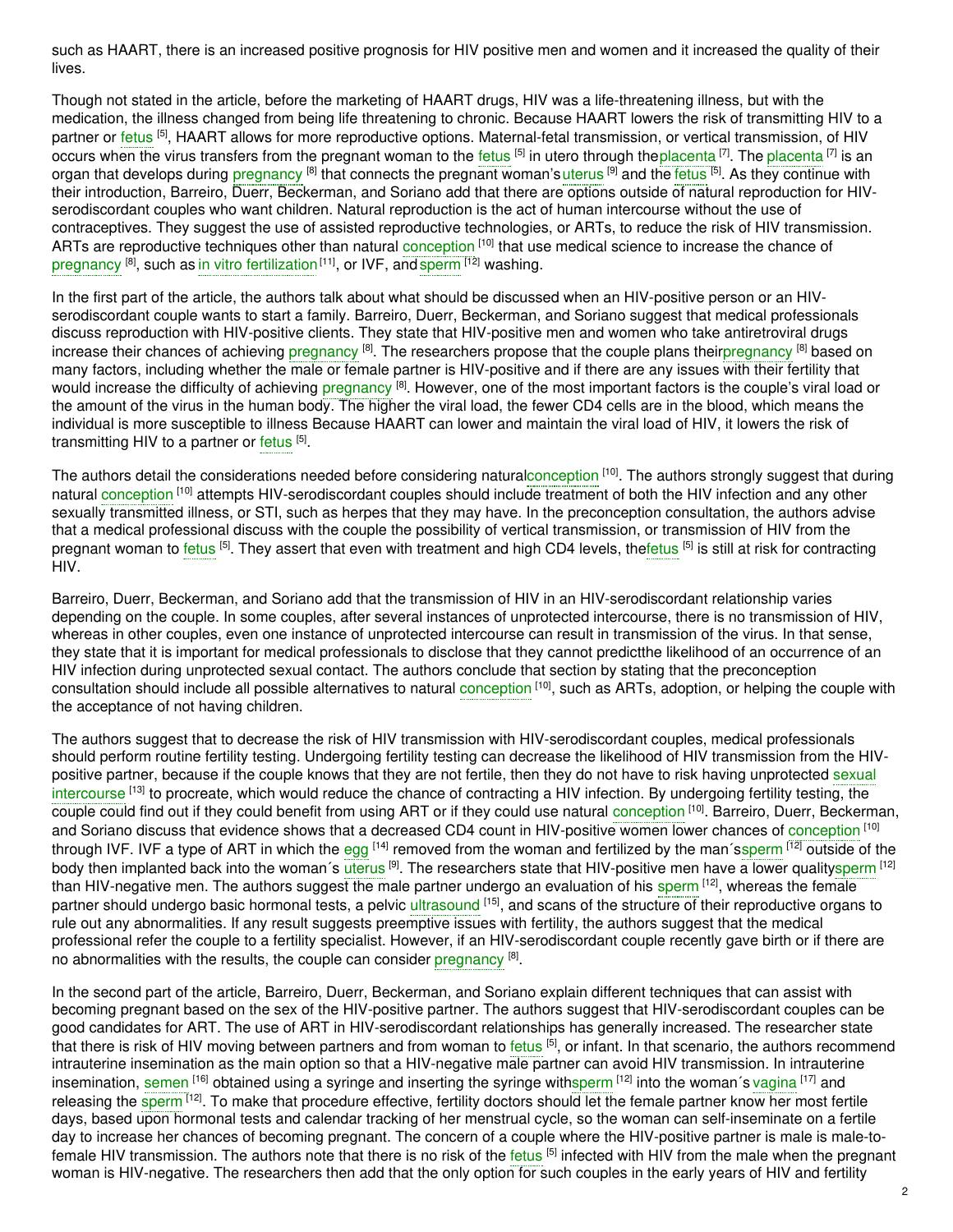research was using donor [sperm](https://embryo.asu.edu/search?text=sperm) <sup>[12]</sup>, which is sperm <sup>[12]</sup> from another male. They state that using donorsperm <sup>[12]</sup> was not popular by HIV-serodiscordant couples who wanted to give birth to their own biological offspring.

However, the authors describe that though [semen](https://embryo.asu.edu/search?text=semen) <sup>[16]</sup> can carry HIV, the individual [sperm](https://embryo.asu.edu/search?text=sperm) <sup>[12]</sup> cells within the semen <sup>[16]</sup> cannot they lack CD4, CCR5 or CXCR4 receptors for the HIV virus to attach to the [sperm](https://embryo.asu.edu/search?text=sperm) [12] cell. A technique called sperm [12] washing implemented to use an HIV-positive male´s [sperm](https://embryo.asu.edu/search?text=sperm) <sup>[12]</sup> to impregnate his female HIV-negative partner. Sperm washing consists of separating the [sperm](https://embryo.asu.edu/search?text=sperm) <sup>[12]</sup> from the HIV-infected [semen](https://embryo.asu.edu/search?text=semen) <sup>[16]</sup> and collecting the sperm <sup>[12]</sup>. The semen <sup>[16]</sup> fractionated by gradient centrifugation and the fraction containing the [sperm](https://embryo.asu.edu/search?text=sperm) [12] and non-germinal cells is re-suspended and re-centrifuged. In the second part, they use the second centrifugation pellet suspended in a small volume of buffer for the swim up procedure. In this step, the motile [spermatozoa](https://embryo.asu.edu/search?text=spermatozoa) <sup>[18]</sup> move in to the buffer separating the non-motile [cells](https://embryo.asu.edu/search?text=germ%20cells) or nongerm cells <sup>[19]</sup>. The motile cells collected as the purified [sperm](https://embryo.asu.edu/search?text=sperm)  $[12]$  cells.

Barreiro, Duerr, Beckerman, and Soriano note three options on how to utilize th[esperm](https://embryo.asu.edu/search?text=sperm) [12] to fertilize the [egg](https://embryo.asu.edu/search?text=egg) [14]. The options are intrauterine insemination, in vitro [fertilization](https://embryo.asu.edu/search?text=in%20vitro%20fertilization)<sup>[11]</sup>, and [intracytoplasmic](https://embryo.asu.edu/search?text=intracytoplasmic%20sperm%20injection) sperm injection <sup>[20]</sup>, or ICSI. ICSI is a procedure, which injects a single [sperm](https://embryo.asu.edu/search?text=sperm) <sup>[12]</sup> into the [egg](https://embryo.asu.edu/search?text=egg) <sup>[14]</sup>. In more than 4500 inseminations, no cases of horizontal transmission, transmission from HIV positive man to HIV negative woman from washed [sperm](https://embryo.asu.edu/search?text=sperm) <sup>[12]</sup> from HIV-positive male partners after undergoing intrauterine insemination. As of 2006, no seroconversions occurred from HIV-negative to HIV-positive, in women who have undergone IVF or ICSI with washed [sperm](https://embryo.asu.edu/search?text=sperm) <sup>[12]</sup>. The average couple requires three to four sessions of any of the procedures to result in a birth rate of sixty to seventy-five percent. The cost of the procedures is not affordable for a substantial portion of the couples.

The second section ends by suggesting a guideline for when to recommend natura[lconception](https://embryo.asu.edu/search?text=conception) <sup>[10]</sup>. The authors state that because assisted reproductive technologies are unattainable for some couples due to their high cost and low efficacy, many HIV-serodiscordant couples must have natural pregnancies, a [pregnancy](https://embryo.asu.edu/search?text=pregnancy) <sup>[8]</sup> resulting from natural [conception](https://embryo.asu.edu/search?text=conception) <sup>[10]</sup>. If the HIVpositive partner has a viral load that is detectable in their blood plasma, the researchers do not recommend natural [conception](https://embryo.asu.edu/search?text=conception) <sup>[10]</sup>. An undetectable viral load refers to a situation when there are too few copies of the virus per milliliter of blood to quantify. The transmission of the virus is less likely from a person with an undetectable viral load in the blood and if the male partner is HIV-positive, the authors recommend a test to detect the levels of the virus in [semen](https://embryo.asu.edu/search?text=semen) <sup>[16]</sup>. If the result shows no level of the virus in the [semen](https://embryo.asu.edu/search?text=semen) <sup>[16]</sup>, then they recommend natural[conception](https://embryo.asu.edu/search?text=conception) <sup>[10]</sup> and state that it is important for the HIV-positive partner to take HAART drugs before the couple considers natural [conception](https://embryo.asu.edu/search?text=conception) [10].

The third part of the article details how HIV treatment can affect the likelihood of verticle transmission, or maternal-fetal transmission of HIV. The authors compare rates of vertical transmission HIV-positive women to their [fetus](https://embryo.asu.edu/search?text=fetus) <sup>[5]</sup>. They note that in developed countries, such as the US, vertical transmission occurs in fifteen to twenty-five percent of pregnancies, whereas in underdeveloped countries, such as some African or Asian countries, it occurs in twenty-five to thirty percent of the cases. That shows that the use of HAART decreases the risk of vertical transmission, as HAART is more common in more developed nations. The researchers then state that the use of AZT, a drug that blocks maternal-fetal vertical HIV transmission during [pregnancy](https://embryo.asu.edu/search?text=pregnancy) <sup>[8]</sup>, reduces the chance of vertical transmission by at least fifty percent. The authors note that if the viral load of the pregnant woman is lower, the risk of vertical transmission decreases. However, there are cases of HIV-positive pregnant women who have an undetectable viral load still give birth to HIV-positive fetuses.

As the article continues, Barreiro, Duerr, Beckerman, and Soriano list guidelines for when couples trying to get pregnant should have unprotected sexual [intercourse](https://embryo.asu.edu/search?text=sexual%20intercourse) <sup>[13]</sup> without passing HIV to the partner. In that section, the authors focus on intercourse generally and not on specifically obtaining a [pregnancy](https://embryo.asu.edu/search?text=pregnancy) <sup>[8]</sup>. They note that if the HIV-positive partner in the HIV-serodiscordant couple has an undetectable viral load while using HAART, he or she is at a low risk of transmitting the virus. The authors add that even if the HIV-positive partner has an undetectable viral load, the male partner should continue to use a condom, regardless of their HIV status and unprotected sexual [intercourse](https://embryo.asu.edu/search?text=sexual%20intercourse) <sup>[13]</sup> is strongly discouraged after a partner becomes pregnant.

The final part of the article restates the guidelines and gives advice for HIV-serodiscordant couples attempting natural [conception](https://embryo.asu.edu/search?text=conception) <sup>[10]</sup>. They should not pursue natural conception <sup>[10]</sup> for more than six [ovulation](https://embryo.asu.edu/search?text=ovulation) <sup>[21]</sup> cycles. The researchers note that if no [pregnancy](https://embryo.asu.edu/search?text=pregnancy) <sup>[8]</sup> occurs after six cycles, the couple should consult a fertility doctor. The authors then add that the HIV-positive partner should be on HAART for no less than six months and have an undetectable viral load before attempts at natural [conception](https://embryo.asu.edu/search?text=conception) <sup>[10]</sup> occur. Lastly, they advise HIV-serodiscordant couples to have unprotectedsexual [intercourse](https://embryo.asu.edu/search?text=sexual%20intercourse) <sup>[13]</sup> three times around [ovulation](https://embryo.asu.edu/search?text=ovulation) <sup>[21]</sup> to better their chances of attaining [pregnancy](https://embryo.asu.edu/search?text=pregnancy) <sup>[8]</sup>.

The final topic is about the ethics of reproduction with HIV-serodiscordant couple. The authors state that their article may receive scrutiny because others may disagree with the options they listed and that some medical professionals may not be supportive of reproductive options for HIV-positive individuals in general. The researchers note that both vertical and horizontal HIV transmission in HIV-serodiscordant couples will always be possible. The vertical transmission is of the highest concern, with the transmission probability of one percent, meaning that one in every one hundred live births will result in an HIV-positive newborn. They relate that to the ethical dilemma of a person carrying an inheritable deadly illness that could infect the newborn. The authors conclude by discussing the debate between natural [conception](https://embryo.asu.edu/search?text=conception) <sup>[10]</sup> and ART. They reiterate that natural conception <sup>[10]</sup> may not be an option for some couples, whereas ART, because of the price and infectivity, may not be an option for other couples. They repeat in their conclusion that doctors must counsel HIV-serodiscordant couples about fertility issues.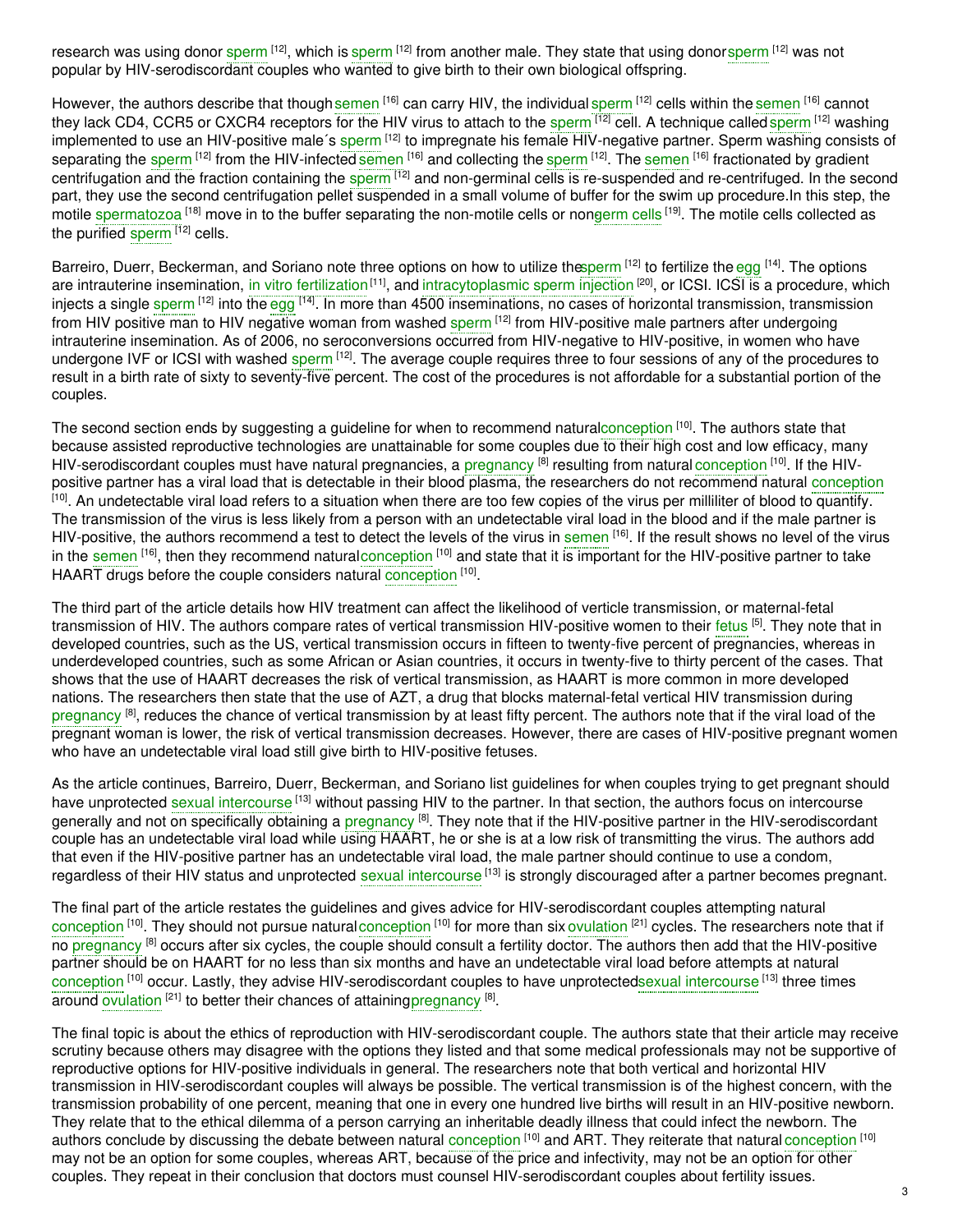"Reproductive Options for HIV-Serodiscordant Couples" provided detailed options for HIV-positive people who wanted to start a family and increased literacy on HIV and fertility. Since the article´s publication in 2006, scientists have developed new technologies to help lower the risk of transmitting HIV. In 2012, pre-exposure prophylaxis, called PrEP, entered the Pharmaceutical market. PrEP is a drug, sold as a prescription pill under the brand name Truvada that an HIV-negative person in an HIV-serodiscordant relationship can take to block the transmission of HIV. In preventing the sexual transmission of HIV, PrEP is over ninety percent effective when taken daily. In 2018, the Prevention Access Campaign, a health initiative that works to end the stigma of HIV, released a consensus endorsed by over 600 organizations stating that an individual with an undetectable viral load suppressed by HAART drugs cannot pass HIV to their partner. "Reproductive Options for HIV-Serodiscordant Couples" provided detailed options for HIV-positive people who wanted to start a family and increased literacy on HIV and fertility. Since the article´'s publication in 2006, scientists have developed new technologies to help lower the risk of transmitting HIV. In 2012, pre-exposure prophylaxis, called PrEP, entered the Pharmaceutical market. PrEP is a drug, sold as a prescription pill under the brand name Truvada that an HIV-negative person in an HIV-serodiscordant relationship can take to block the transmission of HIV. In preventing the sexual transmission of HIV, PrEP is over ninety percent effective when taken daily. In 2018, the Prevention Access Campaign, a health initiative that works to end the stigma of HIV, released a consensus endorsed by over 600 organizations stating that an individual with an undetectable viral load suppressed by HAART drugs cannot pass HIV to their partner.

## **Sources**

- 1. Avert Global Information and Education on HIV and Aids. "What does undetectable mean?" Avert. <https://www.avert.org/living-with-hiv/antiretroviral-treatment/what-does-undetectable-mean> [22] (Accessed on April 3, 2018).
- 2. Barreiro, Pablo, Ann Duerr, Karen Beckerman, Vincent Soriano. "Reproductive Options for HIV-Serodiscordant Couples." *AIDS Reviews* 8 (2006): 158–70.
- 3. Centers for Disease Control and Prevention HIV/AIDS. "Pre-Exposure Prophylaxis (PrEP)." Centers for Disease Control and Prevention. <https://www.cdc.gov/hiv/risk/prep/index.html> <sup>[23]</sup> (Accessed on April 4, 2018).
- 4. NAM AIDSmap: The Basics. "CD4 and Viral Load." National Aids Manual (NAM). http://www.aidsmap.com/CD4-andviral-load/page/1320137/<sup>[24]</sup> (Accessed on November 23, 2018).
- 5. NAM AIDSmap: Factsheet." Undetectable Viral Load and Transmission a Factsheet for HIV-Negative People." National Aids Manual (NAM). [http://www.aidsmap.com/Viral-load-and-transmission-a-factsheet-for-HIV-negative](http://www.aidsmap.com/Viral-load-and-transmission-a-factsheet-for-HIV-negative-people/page/2989764/)people/page/2989764/ [25] (Accessed January 28, 2019).
- 6. Prevention Access Campaign Consensus Statement "Risk of Sexual Transmission of HIV from a Person Living with HIV who has an Undetectable Viral Load." Prevention Access Campaign. <https://www.preventionaccess.org/consensus> <sup>[26]</sup> (Accessed January 23, 2019).
- 7. Soriano, Vincent, Maria E. Vispo, Luz Martin-Carbonero, Pablo Barreiro. "Management and Therapy of Chronic Hepatitis C in HIV." *Current Opinion in HIV and AIDS*2 (2007): 482–8.
- 8. U.S. Department of Health and Human Services: AIDSinfo. "HIV Prevention The Basics of HIV Prevention." U.S. Department of Health and Human Services. [https://aidsinfo.nih.gov/understanding-hiv-aids/fact-sheets/20/48/the-basics-of](https://aidsinfo.nih.gov/understanding-hiv-aids/fact-sheets/20/48/the-basics-of-hiv-prevention)hiv-prevention<sup>[27]</sup> (Accessed on April 3, 2018).
- 9. World Health Organization (WHO). "HIV/AIDS Treatment and Care, JULY 2018." World Health Organization. [http://www.who.int/topics/antiretroviral\\_therapy/en/](http://www.who.int/topics/antiretroviral_therapy/en/) [28] (Accessed on April 3, 2018).

In July 2006, scientist Pablo Barreiro and colleagues published "Reproduction Options for HIV-Serodiscordant Couples," in which they recommended methods for human immunodeficiency virus, or HIV, serodiscordant couples to procreate. An HIVserodiscordant couple is one in which one partner is HIV-positive, meaning they carry HIV, and the other is HIV-negative, meaning they do not carry the virus. HIV is a virus that can spread by sexual contact and it attacks the immune system, causing a person with the virus to have weakened responses to illnesses. Because HIV can transfer from a pregnant woman to a fetus, fetuses conceived in an HIV-serodiscordant relationship could also be HIV-positive. The article "Reproduction Options for HIV-Serodiscordant Couples" offers HIV-serodiscordant couples options on how to procreate without passing HIV on to each other or their offspring.

## **Subject**

[HIV-positive](https://embryo.asu.edu/library-congress-subject-headings/hiv-positive-persons) persons <sup>[29]</sup> HIV [infections](https://embryo.asu.edu/library-congress-subject-headings/hiv-infections) <sup>[30]</sup> AIDS [\(Disease\)](https://embryo.asu.edu/library-congress-subject-headings/aids-disease) <sup>[31]</sup> HIV-positive persons <sup>[29]</sup> HIV-positive [men--United](https://embryo.asu.edu/library-congress-subject-headings/hiv-positive-men-united-states) States <sup>[32]</sup> HIVpositive [women--United](https://embryo.asu.edu/library-congress-subject-headings/hiv-positive-women-united-states) States <sup>[33]</sup> HIV-positive [heterosexuals](https://embryo.asu.edu/library-congress-subject-headings/hiv-positive-heterosexuals) <sup>[34]</sup> Ministry of Health and Child Welfare, Prevention of Mother to Child Transmission of HIV <sup>[35]</sup> [HUNFPA/UNICEF/WHO/UNAIDS](https://embryo.asu.edu/library-congress-subject-headings/hunfpaunicefwhounaids-inter-agency-task-team-mother-child) Inter-Agency Task Team on Mother-to-Child Transmission of HIV <sup>[36]</sup> Institute of Medicine (U.S.). Committee on Perinatal [Transmission](https://embryo.asu.edu/library-congress-subject-headings/institute-medicine-us-committee-perinatal-transmission-hiv) of HIV<sup>[37]</sup> HIV [Seronegativity](https://embryo.asu.edu/medical-subject-headings/hiv-1) <sup>[38]</sup> HIV [Infections](https://embryo.asu.edu/medical-subject-headings/hiv-infections) <sup>[39]</sup> HIV-<u>1 [40] [Receptors,](https://embryo.asu.edu/medical-subject-headings/receptors-hiv) HIV [41] [HIV-2](https://embryo.asu.edu/medical-subject-headings/hiv-2) [42] Infectious Disease [Transmission,](https://embryo.asu.edu/medical-subject-headings/infectious-disease-transmission-vertical) Vertical [43] Maintenance [Chemotherapy](https://embryo.asu.edu/medical-subject-headings/maintenance-chemotherapy) [44] </u>

## **Topic**

[Publications](https://embryo.asu.edu/topics/publications)<sup>[45]</sup>

## **Publisher**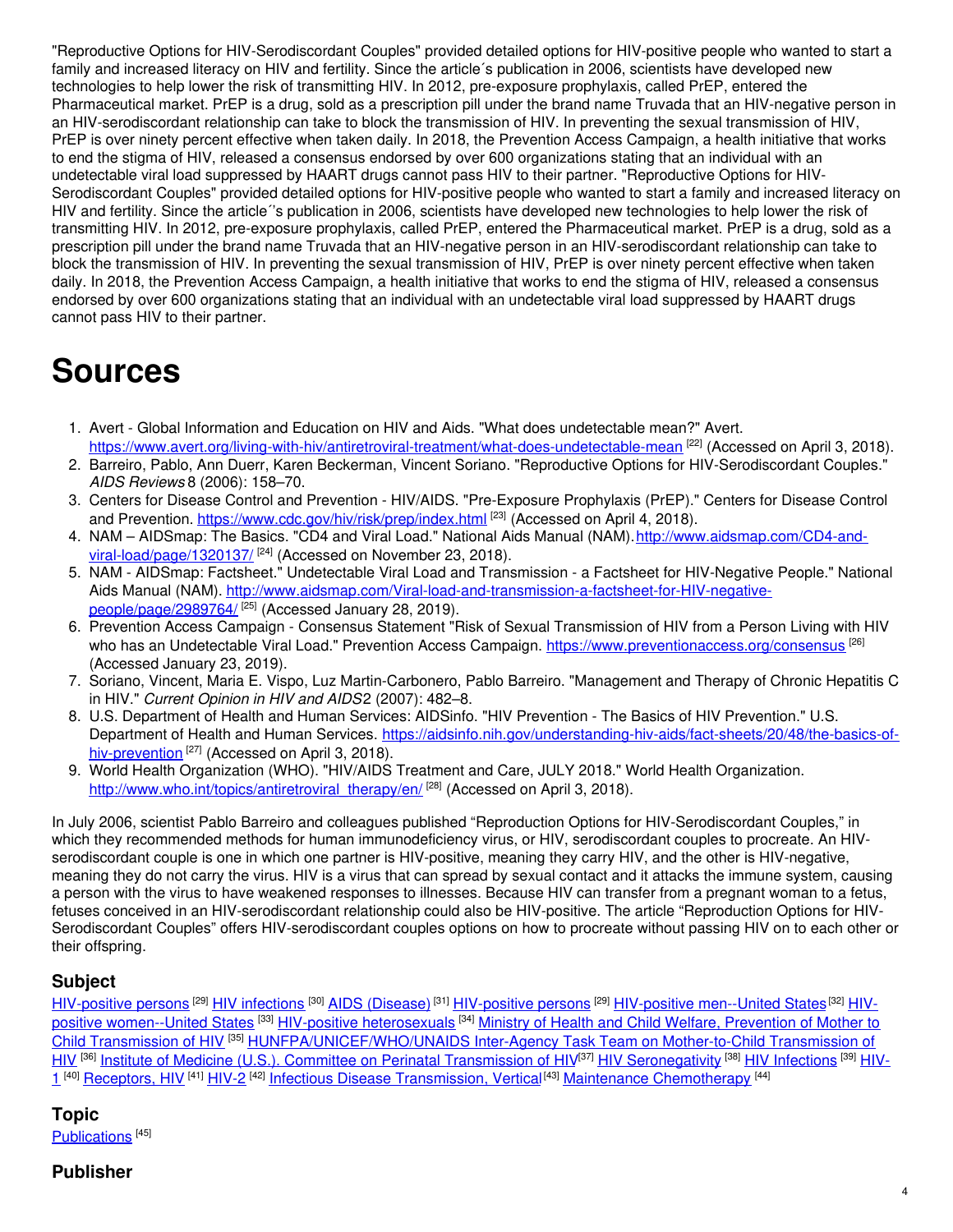Arizona State University. School of Life Sciences. Center for Biology and Society. Embryo Project Encyclopedia.

#### **Rights**

Copyright Arizona Board of Regents Licensed as Creative Commons Attribution-NonCommercial-Share Alike 3.0 Unported (CC BY-NC-SA 3.0) http://creativecommons.org/licenses/by-nc-sa/3.0/

#### **Format**

<u>[Articles](https://embryo.asu.edu/formats/articles)</u> [<sup>46]</sup>

## **Last Modified**

Thursday, October 31, 2019 - 21:22

#### **DC Date**

2019-10-31

## **DC Date Accessioned**

Thursday, October 31, 2019 - 21:14

## **DC Date Available**

Thursday, October 31, 2019 - 21:14

## **DC Date Created**

2019-10-31

#### [Contact](https://embryo.asu.edu/contact) Us

#### © 2021 Arizona Board of Regents

The Embryo Project at Arizona State University, 1711 South Rural Road, Tempe Arizona 85287, United States

**Source URL:** https://embryo.asu.edu/pages/reproductive-options-hiv-serodiscordant-couples-2006-pablo-barreiro-ann-duerrkaren-beckerman

#### **Links**

[1] https://embryo.asu.edu/pages/reproductive-options-hiv-serodiscordant-couples-2006-pablo-barreiro-ann-duerr-karenbeckerman

- [2] https://embryo.asu.edu/keywords/hiv-infections
- [3] https://embryo.asu.edu/keywords/reproduction-and-hiv
- [4] https://embryo.asu.edu/keywords/maternal-hiv-transmission
- [5] https://embryo.asu.edu/search?text=fetus
- [6] https://embryo.asu.edu/search?text=retrovirus
- [7] https://embryo.asu.edu/search?text=placenta
- [8] https://embryo.asu.edu/search?text=pregnancy
- [9] https://embryo.asu.edu/search?text=uterus
- [10] https://embryo.asu.edu/search?text=conception
- [11] https://embryo.asu.edu/search?text=in%20vitro%20fertilization
- [12] https://embryo.asu.edu/search?text=sperm
- [13] https://embryo.asu.edu/search?text=sexual%20intercourse
- [14] https://embryo.asu.edu/search?text=egg
- [15] https://embryo.asu.edu/search?text=ultrasound
- [16] https://embryo.asu.edu/search?text=semen
- [17] https://embryo.asu.edu/search?text=vagina
- [18] https://embryo.asu.edu/search?text=spermatozoa
- [19] https://embryo.asu.edu/search?text=germ%20cells
- [20] https://embryo.asu.edu/search?text=intracytoplasmic%20sperm%20injection
- [21] https://embryo.asu.edu/search?text=ovulation
- [22] https://www.avert.org/living-with-hiv/antiretroviral-treatment/what-does-undetectable-mean
- [23] https://www.cdc.gov/hiv/risk/prep/index.html
- [24] http://www.aidsmap.com/CD4-and-viral-load/page/1320137/
- [25] http://www.aidsmap.com/Viral-load-and-transmission-a-factsheet-for-HIV-negative-people/page/2989764/
- [26] https://www.preventionaccess.org/consensus
- [27] https://aidsinfo.nih.gov/understanding-hiv-aids/fact-sheets/20/48/the-basics-of-hiv-prevention
- [28] http://www.who.int/topics/antiretroviral\_therapy/en/